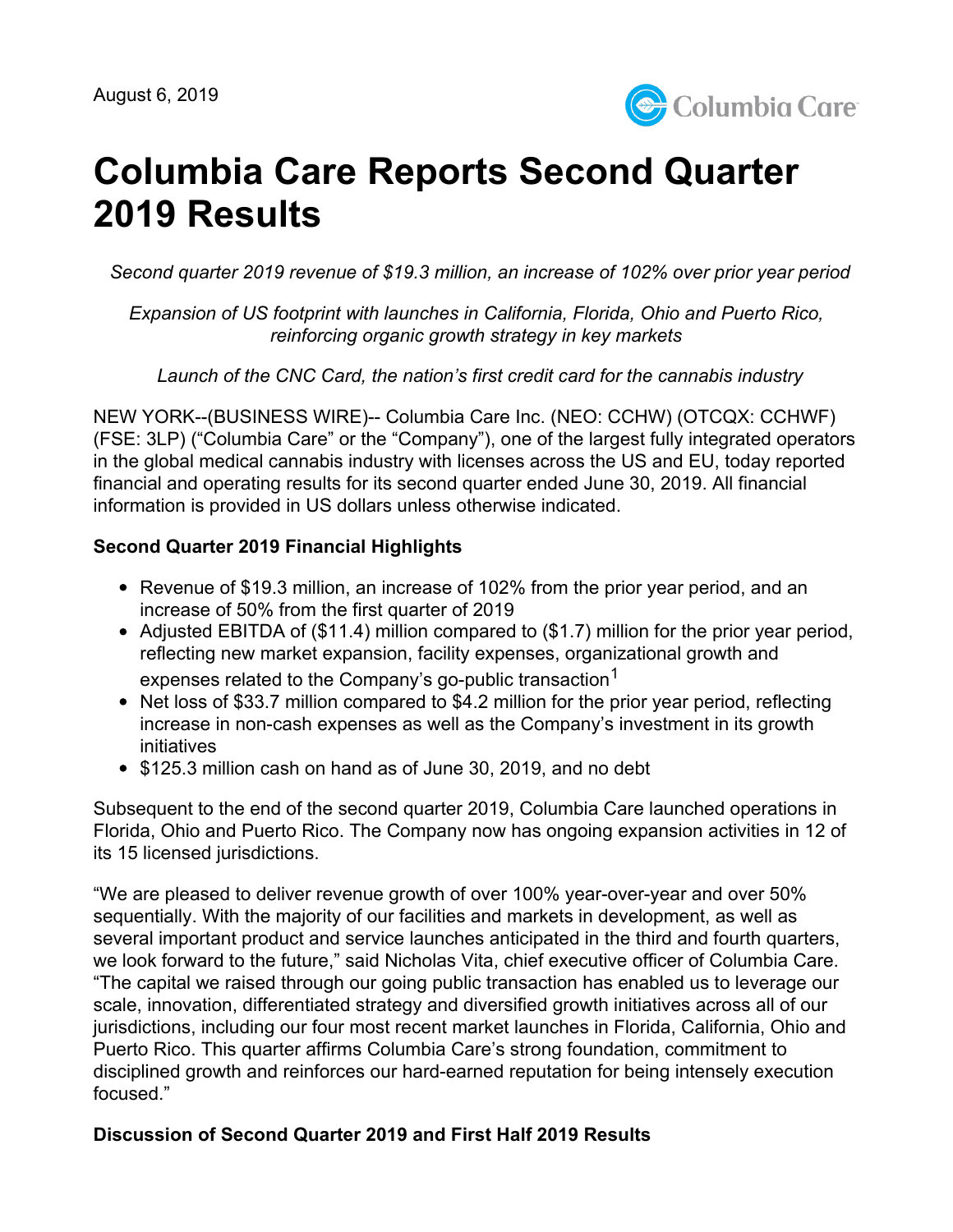Revenue for the second quarter of 2019 totaled \$19.3 million, compared to \$9.6 million for the second quarter of 2018, representing an increase of 102%. Revenue for the six-month period ending June 30, 2019 was \$32.2 million, an increase of 75%, compared to \$18.4 million for the prior year period.

Revenue increased exclusively due to the Company's organic growth in its licensed jurisdictions coupled with higher consumer demand for Columbia Care's wide array of proprietary medical cannabis products and wholesale operations.

Excluding the impact of fair value adjustments for biological assets, gross profit in the second quarter of 2019 was \$5.4 million, relatively unchanged from the second quarter of 2018. For the six-month period ending June 30, 2019, gross profit, excluding the impact of fair value adjustments for biological assets was \$9.8 million, an increase of 12% compared to the prior year period.

The Company's gross profit for the second quarter of 2019 was \$5.2 million, relatively unchanged from the second quarter of 2018. For the six-month period ended June 30, 2019, gross profit was \$3.0 million, a decrease of \$3.4 million compared to the prior year period. The overall decrease reflects fair value adjustments related to decreased volume of unharvested plants.

Net loss for the second quarter of 2019 was \$33.7 million, compared to \$4.2 million, an increase of \$29.5 million compared to the prior year period, primarily due to recognition of listing fee and share-based compensation expense, as well as higher operating expenses related to the Company's expansion in both new and existing markets. Net loss for the sixmonth period ending June 30, 2019 was \$58.9 million, compared to \$13.9 million for the prior year period, primarily due to the recognition of non-cash charges related to listing fee expense and share-based compensation, as well as the Company's ongoing investment in its growth initiatives.

Adjusted EBITDA for the second quarter of 2019 was (\$11.4) million, compared to (\$1.7) million, a decrease of \$9.7 million compared to the prior year period. Adjusted EBITDA for the six-month period ending June 30, 2019 was (\$21.8) million, compared to Adjusted EBITDA of (\$4.0) million for the prior year period. Changes in Adjusted EBITDA were primarily driven by higher operating expenses related to the Company's expansion in both new and existing markets. See "Non-IFRS Financial Measures."

As of June 30, 2019, the Company had \$125.3 million cash on hand and carried no debt.

#### **Conference Call and Webcast Details**

The Company will report complete financial results for the second quarter 2019 on Tuesday, August 6, 2019 at 4:30 p.m. EDT. To access the live conference call via telephone, please dial 1-877-407-8914 (U.S. callers) or 1-201-493-6795 (international callers), no passcode is required. A live audio webcast of the call will also be available in the Investor Relations section of the Company's website at [https://ir.col-care.com/.](https://ir.col-care.com/)

A replay of the audio webcast will be available in the Investor Relations section of the Company's website approximately 2 hours after completion of the call and will be archived for 30 days.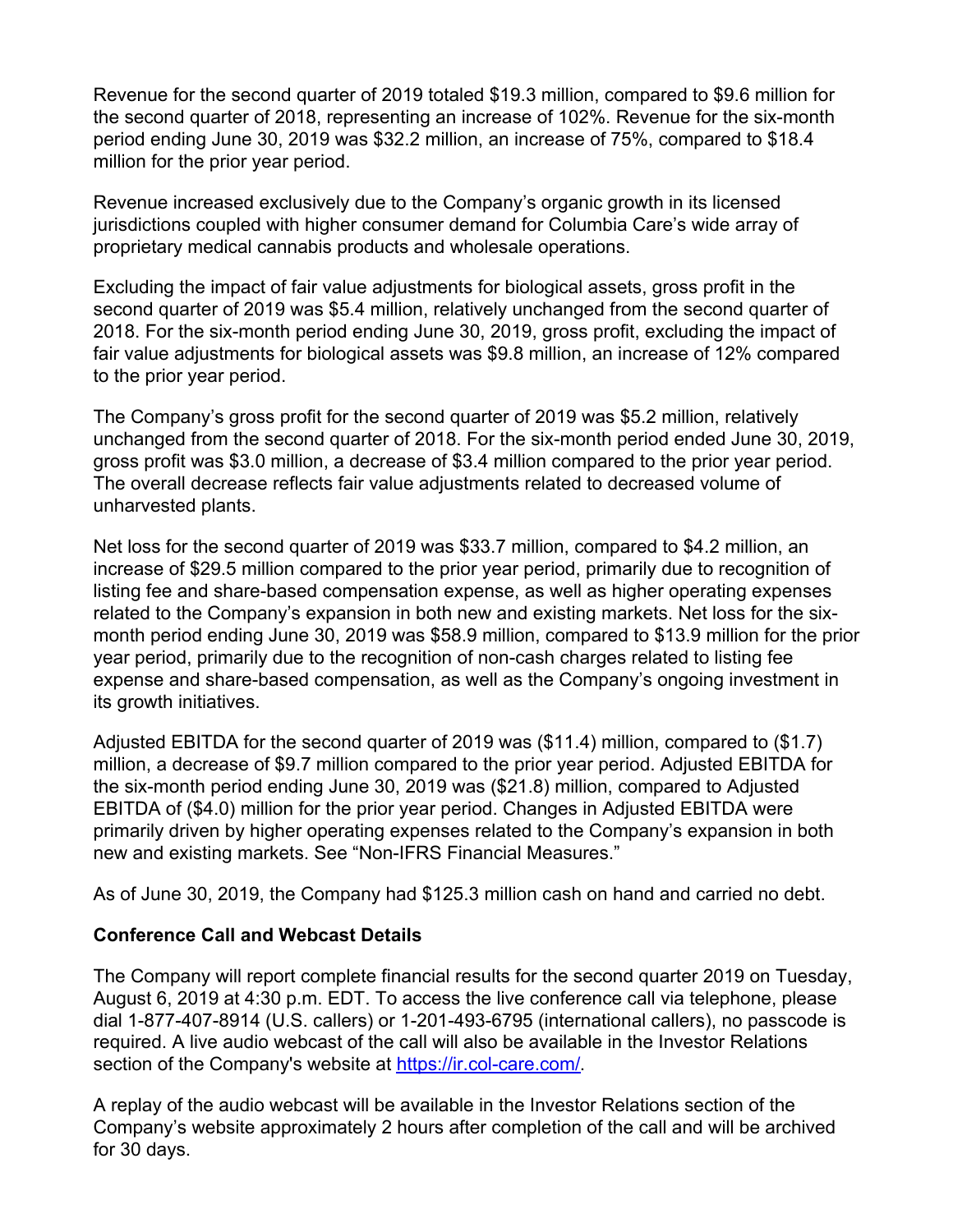#### **Non-IFRS Financial Measures**

In this press release, Columbia Care refers to certain non-IFRS financial measures, such as Adjusted EBITDA and gross profit excluding changes in fair value of biological assets. These measures do not have any standardized meaning prescribed by IFRS and may not be comparable to similar measures presented by other companies. Columbia Care considers certain non-IFRS measures to be meaningful indicators of the performance of its business. A reconciliation of such non-IFRS financial measures to their nearest comparable IFRS measure is included in this press release.

#### **About Columbia Care Inc.**

Columbia Care Inc. is one of the largest and most experienced multi-state operators in the medical cannabis industry, with licenses in 15 jurisdictions in the US and the EU. With over 1.2 million sales transactions since its inception, Columbia Care is a patient-centered organization setting the standard for compassion, professionalism, quality, caring and innovation, working in collaboration with some of the most renowned and innovative teaching hospitals and medical centers in the world. The Company is committed to providing the type of education and transparency patients deserve and quality of product that clinicians expect. For more information on Columbia Care, please visit [www.col-care.com.](http://www.col-care.com)

#### **Caution Concerning Forward-Looking Statements**

This press release contains certain statements that constitute forward-looking information within the meaning of applicable securities laws ("forward-looking statements"). Statements concerning Columbia Care Inc.'s ("Columbia Care" or the "Company") objectives, goals, strategies, priorities, intentions, plans, beliefs, expectations and estimates, and the business, operations, financial performance and condition of Columbia Care are forward-looking statements. The words "believe", "expect", "anticipate", "estimate", "intend", "may", "will", "would", "could", "should", "continue", "plan", "goal", "objective", and similar expressions and the negative of such expressions are intended to identify forward-looking statements, although not all forward-looking statements contain these identifying words.

Certain material factors and assumptions were applied in providing these forward-looking statements. Forward-looking information involves numerous assumptions including the following specific assumptions: the ability of Columbia Care to meet its dispensary targets including the ability to negotiate additional lease arrangements satisfactory to the company, receipt of necessary permits and regulatory approvals, timely completion of planned construction, and the ability to identify and attract qualified staff. Projections may be impacted by macroeconomic factors, in addition to other factors not controllable by the Company. Columbia Care has also made certain general industry assumptions in the preparation of such forward-looking statements. Management believes that the expectations reflected in forward-looking statements are based upon reasonable assumptions; however, Management can give no assurance that actual results will be consistent with these forwardlooking statements. Not all factors which affect the forward-looking information are known, and actual results may vary from the projected results in a material respect and may be above or below the forward-looking information presented in a material respect.

Forward-looking statements involve known and unknown risks, uncertainties and other factors that may cause Columbia Care' actual results, performance or achievements, or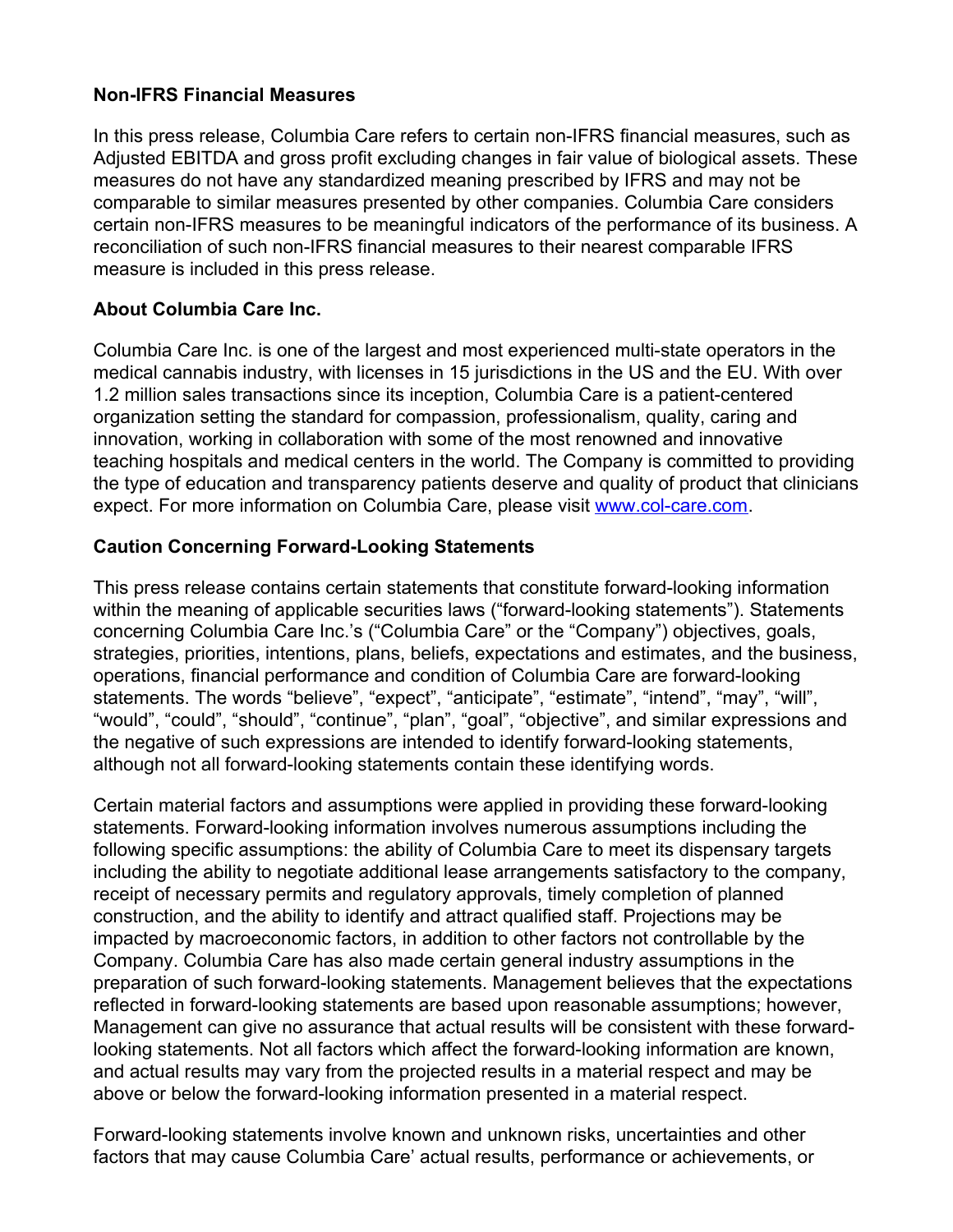developments in its industry, to differ materially from the anticipated results, performance, achievements or developments expressed or implied by such forward-looking statements. Given these uncertainties, readers are cautioned not to place undue reliance on such forward-looking statements. When considering these forward-looking statements, readers should keep in mind the risk factors and other cautionary statements in Columbia Care's final prospectus dated March 21, 2019 (the "Prospectus") and filed with the applicable Canadian securities regulatory authorities on SEDAR at [www.sedar.com](http://www.sedar.com). The risk factors and other factors noted in the Prospectus could cause actual events or results to differ materially from those described in any forward-looking information. Forward-looking statements are based on management's current plans, estimates, projections, beliefs and opinions, and Columbia Care does not undertake any obligation to update forward-looking statements should assumptions related to these plans, estimates, projections, beliefs and opinions change except as required by applicable securities laws. All of the forward-looking statements made in this press release are qualified by these cautionary statements and other cautionary statements or factors contained herein, and there can be no assurance that the actual results or developments will be realized or, even if substantially realized, that they will have the expected consequences to, or effects on, Columbia Care.

<sup>1</sup>See "Non-IFRS Financial Measures"

\_\_\_\_\_\_\_\_\_\_\_\_\_\_\_\_\_\_\_\_\_\_\_\_\_\_\_\_\_\_\_\_\_

#### **TABLE 1 - CONDENSED CONSOLIDATED STATEMENTS OF OIL**

(in US  $$$  thousands, except share and per share figures, unaudities

|                                                                                             | <b>Three Months E</b><br><b>June 30, 2019 June</b> |                |      |  |
|---------------------------------------------------------------------------------------------|----------------------------------------------------|----------------|------|--|
| Revenue                                                                                     | \$                                                 | 19,297 \$      |      |  |
| <b>Production costs</b>                                                                     |                                                    | (13, 868)      |      |  |
| Gross profit before fair value adjustments                                                  |                                                    | 5,429          |      |  |
| Fair value adjustments biological assets, net                                               |                                                    | (195)          |      |  |
| Gross profit                                                                                |                                                    | 5,234          |      |  |
| Operating expenses                                                                          |                                                    | (39,269)       |      |  |
| <b>Operating loss</b>                                                                       |                                                    | (34, 035)      |      |  |
| Other income (expense), net                                                                 |                                                    | 671            |      |  |
| Provision for income taxes                                                                  |                                                    | (354)          |      |  |
| Net loss                                                                                    |                                                    | (33, 718)      |      |  |
| Net loss attributable to non-controlling interests                                          |                                                    | (76)           |      |  |
| Net loss attributable to Columbia Care shareholders                                         | \$                                                 | $(33, 642)$ \$ |      |  |
| Weighted average common shares outstanding - basic and diluted                              |                                                    | 210,339,867    | 161, |  |
| Earnings per common share attributable to Columbia Care shareholders -<br>basic and diluted | \$                                                 | $(0.16)$ \$    |      |  |

### **TABLE 2 - RECONCILIATION OF IFRS TO NON-IFRS MEASURES**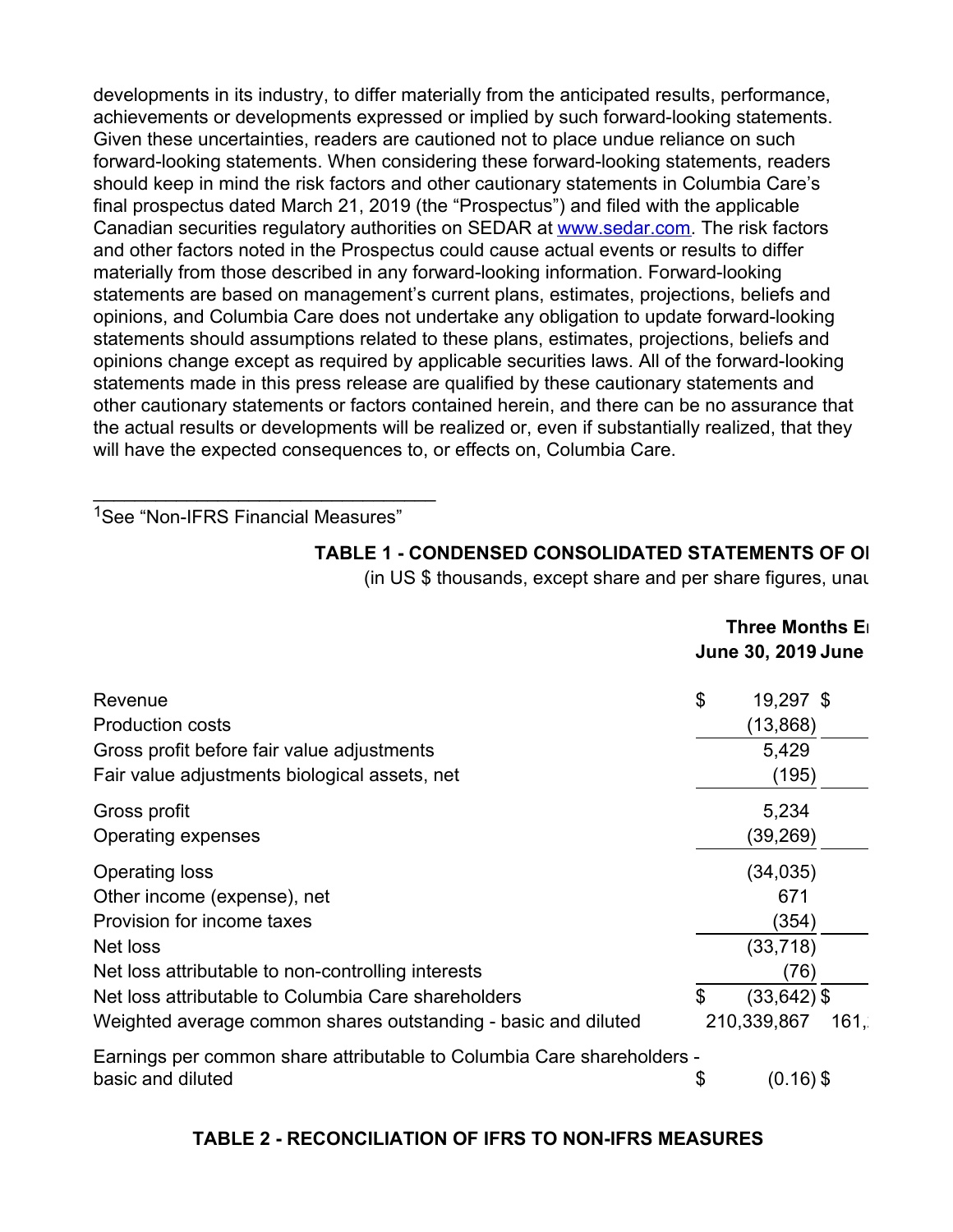## (in US \$ thousands, unaudited)

|                                               | <b>Three Months</b><br><b>Ended</b> |                     | <b>Six Months Ended</b>           |                         |
|-----------------------------------------------|-------------------------------------|---------------------|-----------------------------------|-------------------------|
|                                               | <b>June 30,</b><br>2019             | June<br>30,<br>2018 | <b>June 30,</b><br>2019           | <b>June 30,</b><br>2018 |
| Net loss                                      | \$(33,718)                          | \$(4,230)           | \$(58,850)                        | \$(13,927)              |
| Provision for income taxes                    | 354                                 | 517                 | 969                               | 1,236                   |
| Depreciation and amortization                 | 3,159                               | 1,167               | 6,029                             | 2,148                   |
| Net interest and debt amortization            | 378                                 | 846                 | 825                               | 1,565                   |
| <b>EBITDA</b>                                 | \$(29,827)                          |                     | $$(1,700)$ $$(51,027)$ $$(8,978)$ |                         |
| Share-based compensation                      | 7,157                               | (180)               | 11,389                            | 2,608                   |
| Fair value adjustments biological assets, net | 195                                 | 185                 | 6,799                             | 2,381                   |
| Listing fee expense                           | 11,071                              |                     | 11,071                            |                         |
| <b>Adjusted EBITDA</b>                        | \$(11, 404)                         | \$(1,695)           | \$(21,768)                        | (3,989)<br>$\mathbb{S}$ |

# **TABLE 3 - CONDENSED CONSOLIDATED STATEMENTS OF CASH FLOW**

(in US \$ thousands, unaudited)

|                                              | <b>Three Months Ended</b> |               | <b>Six Months Ended</b> |                                  | <b>Three Months Ended</b> |                |  |  |
|----------------------------------------------|---------------------------|---------------|-------------------------|----------------------------------|---------------------------|----------------|--|--|
|                                              | <b>June 30,</b><br>2019   | June 30, 2018 | <b>June 30,</b><br>2019 | <b>June 30,</b><br>2018          | <b>March</b><br>31, 2019  | March 31, 2018 |  |  |
| Net cash used<br>in operating                |                           |               |                         |                                  |                           |                |  |  |
| activities<br>Net cash used<br>in investment | \$ (27,221) \$            | (7,903)       |                         | $(42,294)$ $(14,115)$ $(15,073)$ |                           | (6, 212)<br>\$ |  |  |
| activities                                   | (19,006)                  | (5,291)       | (31, 405)               | (5,933)                          | (12, 399)                 | (642)          |  |  |
| Net cash<br>provided by<br>financing         |                           |               |                         |                                  |                           |                |  |  |
| activities                                   | 112,473                   | 13,771        | 152,768                 | 21,356                           | 40,295                    | 7,585          |  |  |
| Net increase<br>in cash<br>Cash balance      | 66,246                    | 577           | 79,069                  | 1,308                            | 12,823                    | 731            |  |  |
| - beginning of<br>period                     |                           |               |                         |                                  |                           |                |  |  |
|                                              | 59,064                    | 14,028        | 46,241                  | 13,297                           | 46,241                    | 13,297         |  |  |
| Cash balance<br>- end of period              | 125,310                   | 14,605        | 125,310                 | 14,605                           | 59,064                    | 14,028         |  |  |